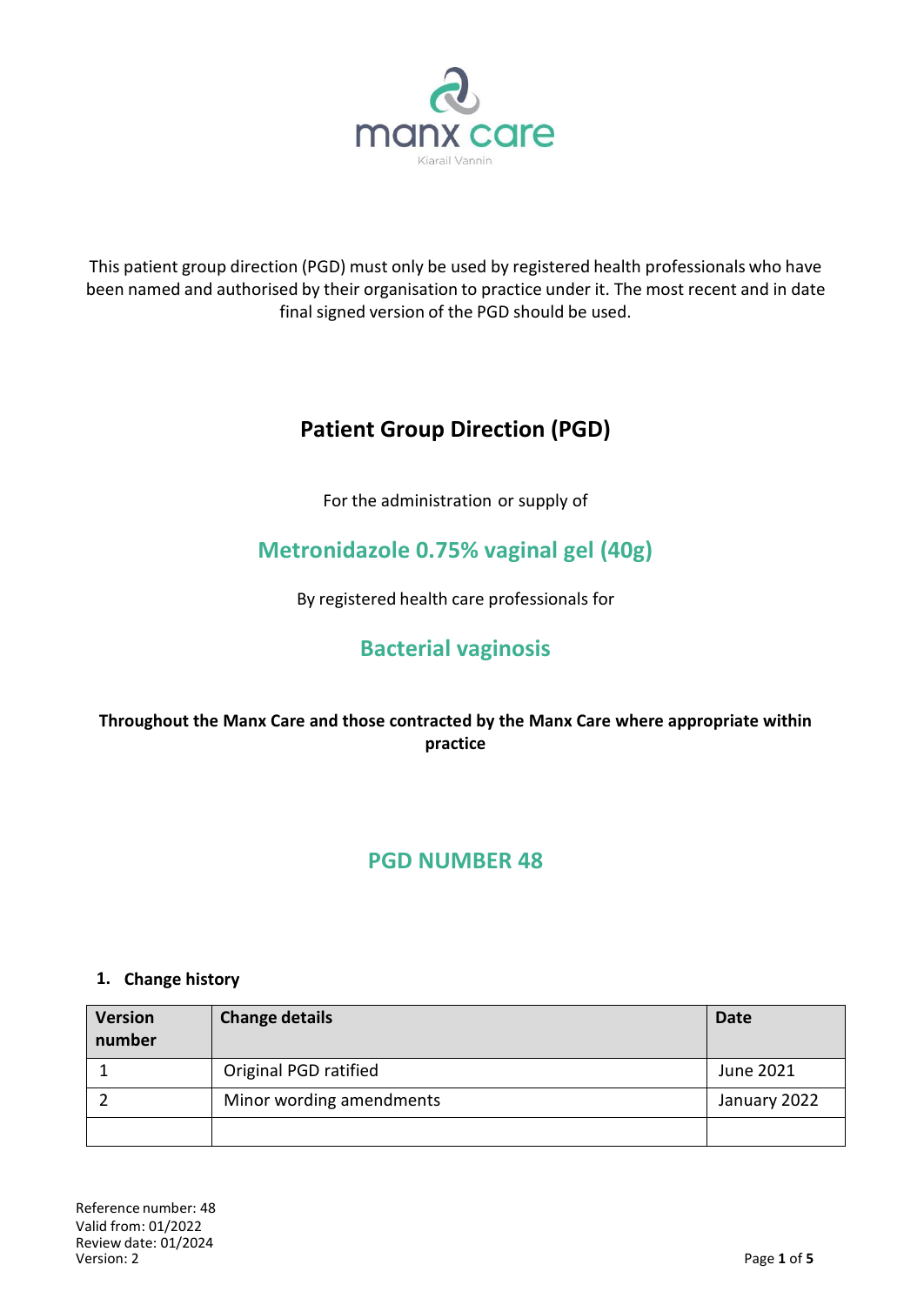#### **2. Medicines practice guideline 2:** *Patient group directions*

Refer to the relevant sections of NICE medicines practice guideline 2: *Patient group directions* as stated in the blank template notes. For further information about PGD signatories, see the NHS & Manx Care PGD website FAQs

#### **3. PGD development**

Refer to the NICE PGD competency framework for people developing PGDs

| Job Title & organisation           | <b>Name</b> | <b>Signature</b> | Date |
|------------------------------------|-------------|------------------|------|
| Author of the PGD                  |             |                  |      |
| Member of the PGD<br>working group |             |                  |      |

#### **4. PGD authorisation**

Refer to the NICE PGD competency framework for people authorising PGDs

| <b>Job Title</b>                                             | <b>Name</b> | Signature | <b>Date</b> |
|--------------------------------------------------------------|-------------|-----------|-------------|
| <b>Medical Director</b>                                      |             |           |             |
| Chief Pharmacist/<br><b>Pharmaceutical Adviser</b>           |             |           |             |
| Senior Paramedic                                             |             |           |             |
| Director of Nursing                                          |             |           |             |
| <b>GP Adviser</b>                                            |             |           |             |
| Senior Microbiologist<br>(if PGD contains<br>antimicrobials) |             |           |             |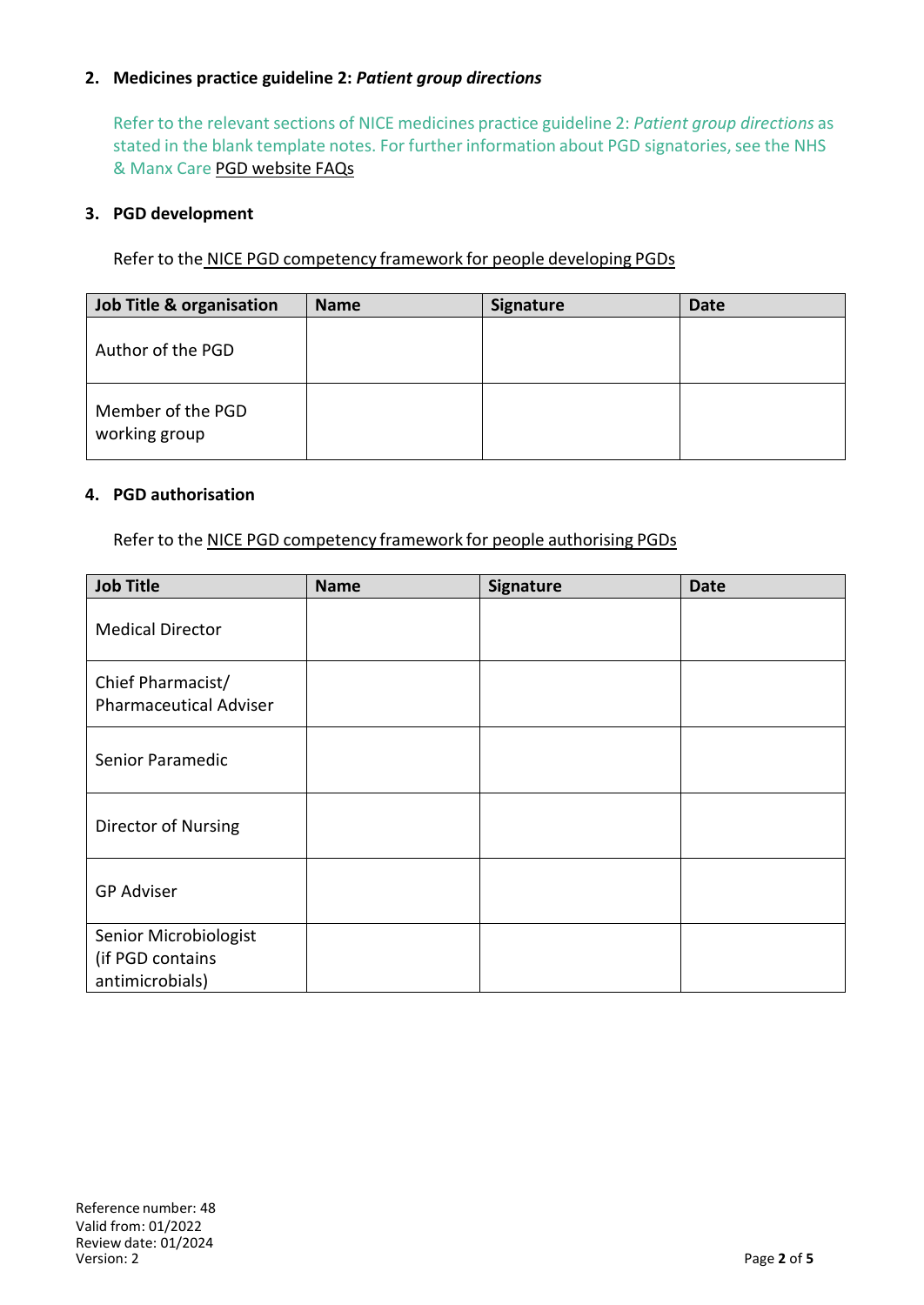#### **5. PGD adoption by the provider**

Refer to the NICE PGD [competency](http://www.nice.org.uk/guidance/mpg2/resources/mpg2-patient-group-directions5) framework for people authorising PGDs

| Job title and<br>organisation | <b>Signature</b> | <b>Date</b> | Applicable or not<br>applicable to area |
|-------------------------------|------------------|-------------|-----------------------------------------|
|                               |                  |             |                                         |

#### **6. Training and competency of registered healthcare professionals, employed or contracted by the Manx Care, GP practice or Hospice**

Refer to the NICE PGD competency framework for health [professionals](http://www.nice.org.uk/guidance/mpg2/resources/mpg2-patient-group-directions7) using PGDs

|                                                        | Requirements of registered Healthcare professionals working<br>under the PGD                                                                                                                                                                                                                                                                 |  |
|--------------------------------------------------------|----------------------------------------------------------------------------------------------------------------------------------------------------------------------------------------------------------------------------------------------------------------------------------------------------------------------------------------------|--|
| <b>Qualifications and</b><br>professional registration | Registered healthcare professionals, working within or<br>contracted by the Manx Care, GP practice or Hospice who are<br>permitted staff groups outlined within the current PGD policy<br>Pharmacists must be practising in Manx Care authorised<br>premises i.e. contracted pharmacy premises                                               |  |
| <b>Initial training</b>                                | Knowledge of current guidelines and the administration of the<br>$\bullet$<br>drug specified in this PGD/BNF and of the inclusion and<br>exclusion criteria<br>Training which enables the practitioner to make a clinical<br>assessment to establish the need for the medication covered by<br>this PGD<br>Local training in the use of PGDs |  |
| Competency                                             | Staff will be assessed on their knowledge of drugs and clinical                                                                                                                                                                                                                                                                              |  |
| assessment                                             | assessment as part the competency framework for registered health<br>professionals using PGDs                                                                                                                                                                                                                                                |  |
| <b>Ongoing training and</b>                            | The registered health care professionals should make sure they are                                                                                                                                                                                                                                                                           |  |
| competency                                             | aware of any changes to the recommendations for this medication;                                                                                                                                                                                                                                                                             |  |
|                                                        | it is the responsibility of the registered health care professionals to                                                                                                                                                                                                                                                                      |  |
|                                                        | keep up to date with continuing professional development. PGD                                                                                                                                                                                                                                                                                |  |
|                                                        | updates will be held every two years                                                                                                                                                                                                                                                                                                         |  |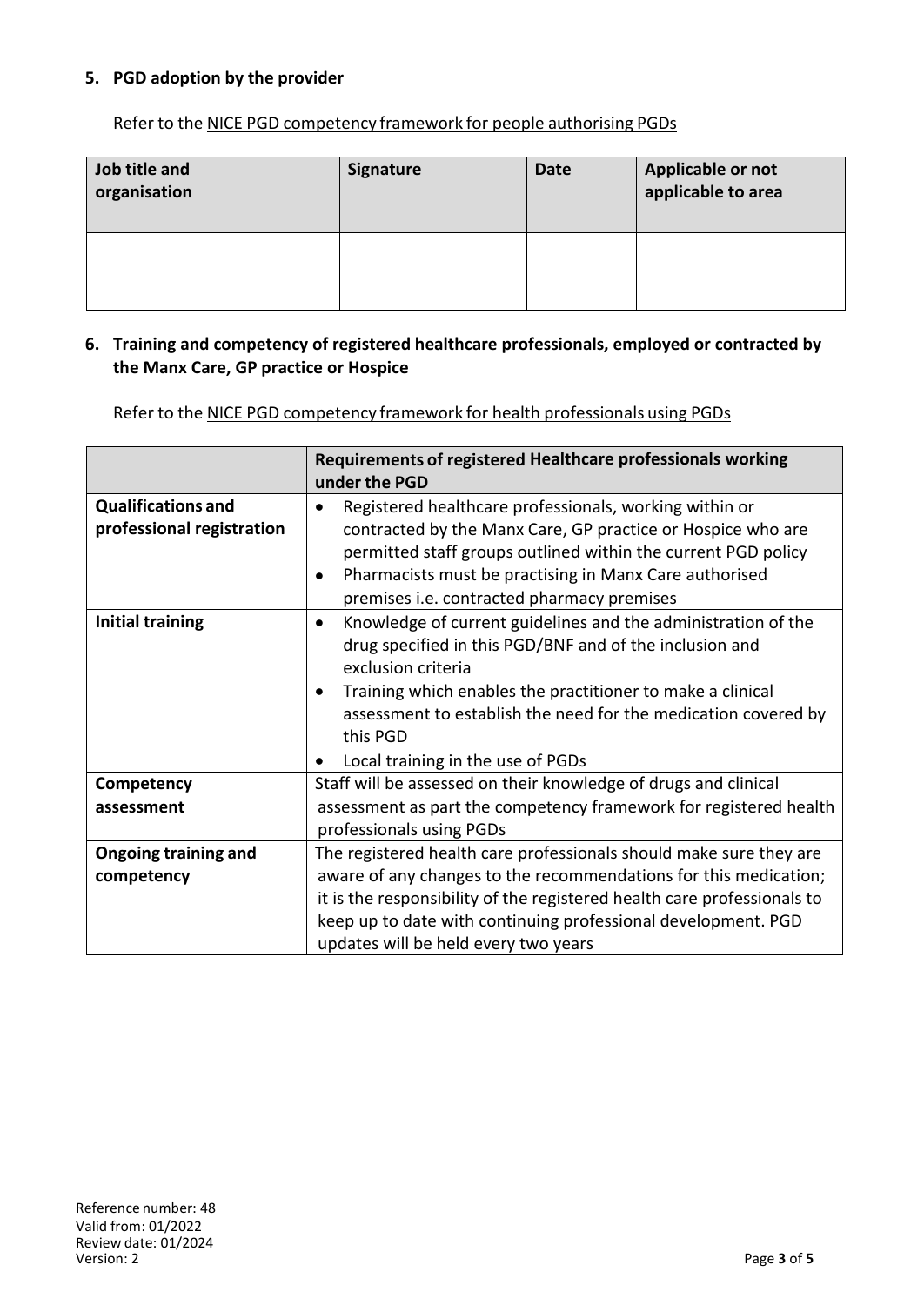### **7. Clinical Conditions**

| <b>Clinical condition or</b><br>situation to which this<br><b>PGD applies</b> | <b>Bacterial Vaginosis</b>                                                                                                                                                                                                                                                                                                                                                                                                          |
|-------------------------------------------------------------------------------|-------------------------------------------------------------------------------------------------------------------------------------------------------------------------------------------------------------------------------------------------------------------------------------------------------------------------------------------------------------------------------------------------------------------------------------|
| <b>Inclusion criteria</b>                                                     | Any symptomatic individual diagnosed with Bacterial Vaginosis                                                                                                                                                                                                                                                                                                                                                                       |
| <b>Exclusion criteria</b>                                                     | Under 16 years and assed as not competent using Fraser<br>$\bullet$<br>Guidelines<br>Known allergy/hypersensitivity to Metronidazole or Tindazole<br>$\bullet$<br>or to any of the constituents found in the medication<br>Pelvic pain/ suspected pelvic Inflammatory Disease<br>$\bullet$<br>Known moderate to severe hepatic impairment<br>$\bullet$<br>Porphyria<br>$\bullet$                                                    |
|                                                                               | Pregnancy<br>$\bullet$<br>Breastfeeding<br>Individual taking interacting medicines<br>$\bullet$                                                                                                                                                                                                                                                                                                                                     |
| <b>Cautions (including any</b><br>relevant action to be<br>taken)             | Do not drink alcohol<br>$\bullet$<br>Offer full STI screen if not already done. Give general advice<br>$\bullet$<br>about the possible triggers for Bacterial Vaginosis<br>If symptoms persist/worsen advise patient to contact clinic<br>$\bullet$<br>Suggest the use of aqueous cream/emulsifying ointment as a<br>$\bullet$<br>soap substitute<br>No screening or treatment of male partners is required                         |
| <b>Arrangements for referral</b>                                              | Patient should be referred to a more experienced clinical                                                                                                                                                                                                                                                                                                                                                                           |
| for medical advice                                                            | practitioner for further assessment                                                                                                                                                                                                                                                                                                                                                                                                 |
| <b>Action to be taken if</b><br>patient excluded                              | Patient should be referred to a more experienced clinical<br>practitioner for further assessment                                                                                                                                                                                                                                                                                                                                    |
| Action to be taken if<br>patient declines<br>treatment                        | A verbal explanation should be given to the patient on: the need<br>$\bullet$<br>for the medication and any possible effects or potential risks<br>which may occur as a result of refusing treatment<br>This information must be documented in the patients' health<br>$\bullet$<br>records<br>Any patient who declines care must have demonstrated capacity<br>$\bullet$<br>to do so<br>Where appropriate care should be escalated |

### **8. Details of the medicine**

| Name, form and strength    | Metronidazole 0.75% vaginal gel                               |
|----------------------------|---------------------------------------------------------------|
| of medicine                |                                                               |
| Legal category             | Prescription Only Medicine (POM)                              |
| Indicate any off-label use | None                                                          |
| (if relevant)              |                                                               |
| Route/method of            | Topically to the vagina                                       |
| administration             |                                                               |
| Dose and frequency         | 5g application from a 40g tube (one applicator) Each night at |
|                            | bedtime for 5 nights                                          |